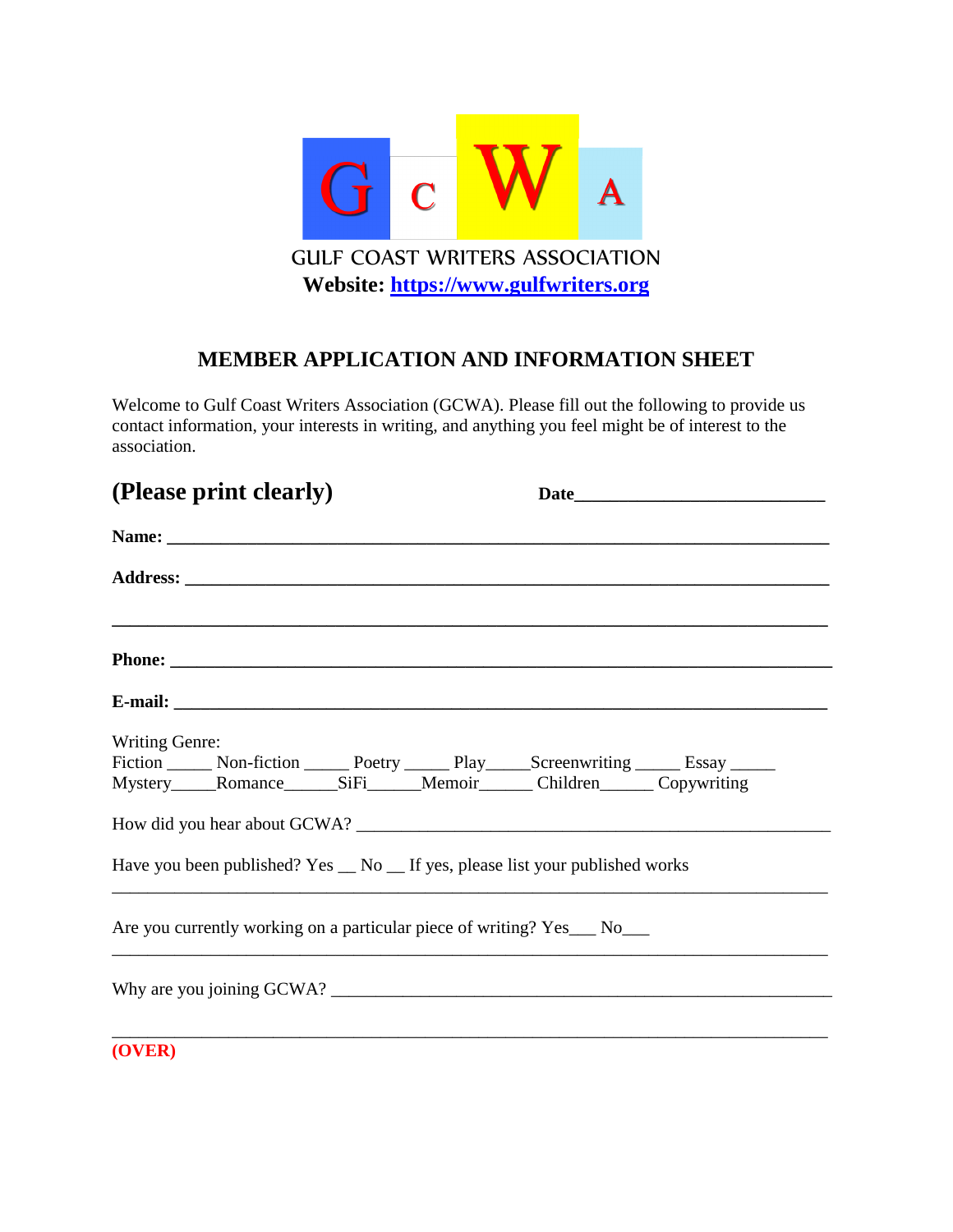What else would you like GCWA to know about you?

Are you interested in any of these programs that GCWA offers? Please mark those of interest to you:

\_\_\_\_\_\_\_\_\_\_\_\_\_\_\_\_\_\_\_\_\_\_\_\_\_\_\_\_\_\_\_\_\_\_\_\_\_\_\_\_\_\_\_\_\_\_\_\_\_\_\_\_\_\_\_\_\_\_\_\_\_\_\_\_\_\_\_\_\_\_\_\_\_\_\_\_\_\_\_\_\_

\_\_\_\_\_\_\_\_\_\_\_\_\_\_\_\_\_\_\_\_\_\_\_\_\_\_\_\_\_\_\_\_\_\_\_\_\_\_\_\_\_\_\_\_\_\_\_\_\_\_\_\_\_\_\_\_\_\_\_\_\_\_\_\_\_\_\_\_\_\_\_\_\_\_\_\_\_\_\_\_\_

workshops \_\_\_\_ speaker programs \_\_\_\_\_ networking sessions \_\_\_\_ critique groups\_\_\_\_ reading groups \_\_\_\_\_\_ open mic program \_\_\_\_

Do you have any suggestions for programs you might like GCWA to provide?

Are you available for speaking engagements. Yes\_\_No\_\_\_ What is the subject of your presentation?

\_\_\_\_\_\_\_\_\_\_\_\_\_\_\_\_\_\_\_\_\_\_\_\_\_\_\_\_\_\_\_\_\_\_\_\_\_\_\_\_\_\_\_\_\_\_\_\_\_\_\_\_\_\_\_\_\_\_\_\_\_\_\_\_\_\_\_\_\_\_\_\_\_\_\_\_\_\_\_\_\_

Are you interested in volunteering to assist GCWA in various programs, projects, or monthly meeting functions? Yes \_\_\_ No \_\_\_ If yes, please indicate your interests (you may want to discuss this with our membership chair)

\_\_\_\_\_\_\_\_\_\_\_\_\_\_\_\_\_\_\_\_\_\_\_\_\_\_\_\_\_\_\_\_\_\_\_\_\_\_\_\_\_\_\_\_\_\_\_\_\_\_\_\_\_\_\_\_\_\_\_\_\_\_\_\_\_\_\_\_\_\_\_\_\_\_\_\_\_\_\_\_\_ \_\_\_\_\_\_\_\_\_\_\_\_\_\_\_\_\_\_\_\_\_\_\_\_\_\_\_\_\_\_\_\_\_\_\_\_\_\_\_\_\_\_\_\_\_\_\_\_\_\_\_\_\_\_\_\_\_\_\_\_\_\_\_\_\_\_\_\_\_\_\_\_\_\_\_\_\_\_\_\_\_

\_\_\_\_\_\_\_\_\_\_\_\_\_\_\_\_\_\_\_\_\_\_\_\_\_\_\_\_\_\_\_\_\_\_\_\_\_\_\_\_\_\_\_\_\_\_\_\_\_\_\_\_\_\_\_\_\_\_\_\_\_\_\_\_\_\_\_\_\_\_\_\_\_\_\_\_\_\_\_\_\_

\_\_\_\_\_\_\_\_\_\_\_\_\_\_\_\_\_\_\_\_\_\_\_\_\_\_\_\_\_\_\_\_\_\_\_\_\_\_\_\_\_\_\_\_\_\_\_\_\_\_\_\_\_\_\_\_\_\_\_\_\_\_\_\_\_\_\_\_\_\_\_\_\_\_\_\_\_\_\_\_

Would you like to have your information posted on the GCWA website (biography and member's books pages)? If yes, please include any online information and/or printed materials you have that you would like to see your bio. Yes\_\_\_ No\_\_\_ Online information address (Website URL) \_\_\_\_\_\_\_\_\_\_\_\_\_\_\_\_\_\_\_\_\_\_\_\_\_\_\_\_\_\_\_\_\_\_\_\_\_\_\_\_\_\_\_\_\_\_

\_\_\_\_\_\_\_\_\_\_\_\_\_\_\_\_\_\_\_\_\_\_\_\_\_\_\_\_\_\_\_\_\_\_\_\_\_\_\_\_\_\_\_\_\_\_\_\_\_\_\_\_\_\_\_\_\_\_\_\_\_\_\_\_\_\_\_\_\_\_\_\_\_\_\_\_\_\_\_\_\_ \_\_\_\_\_\_\_\_\_\_\_\_\_\_\_\_\_\_\_\_\_\_\_\_\_\_\_\_\_\_\_\_\_\_\_\_\_\_\_\_\_\_\_\_\_\_\_\_\_\_\_\_\_\_\_\_\_\_\_\_\_\_\_\_\_\_\_\_\_\_\_\_\_\_\_\_\_\_\_\_\_ \_\_\_\_\_\_\_\_\_\_\_\_\_\_\_\_\_\_\_\_\_\_\_\_\_\_\_\_\_\_\_\_\_\_\_\_\_\_\_\_\_\_\_\_\_\_\_\_\_\_\_\_\_\_\_\_\_\_\_\_\_\_\_\_\_\_\_\_\_\_\_\_\_\_\_\_\_\_\_\_\_

**\_\_\_\_\_\_\_\_\_\_\_\_\_\_\_\_\_\_\_\_\_\_\_\_\_\_\_\_\_\_\_\_\_\_\_\_\_\_\_\_\_\_\_\_\_\_\_\_\_\_\_\_\_\_\_\_\_\_\_\_\_\_\_\_\_\_\_\_\_\_\_\_\_\_\_\_\_\_\_\_\_ \_\_\_\_\_\_\_\_\_\_\_\_\_\_\_\_\_\_\_\_\_\_\_\_\_\_\_\_\_\_\_\_\_\_\_\_\_\_\_\_\_\_\_\_\_\_\_\_\_\_\_\_\_\_\_\_\_\_\_\_\_\_\_\_\_\_\_\_\_\_\_\_\_\_\_\_\_\_\_\_\_ \_\_\_\_\_\_\_\_\_\_\_\_\_\_\_\_\_\_\_\_\_\_\_\_\_\_\_\_\_\_\_\_\_\_\_\_\_\_\_\_\_\_\_\_\_\_\_\_\_\_\_\_\_\_\_\_\_\_\_\_\_\_\_\_\_\_\_\_\_\_\_\_\_\_\_\_\_\_\_\_\_**

**Additional Comments:** 

**Thank you, David Aiken Membership Chair**